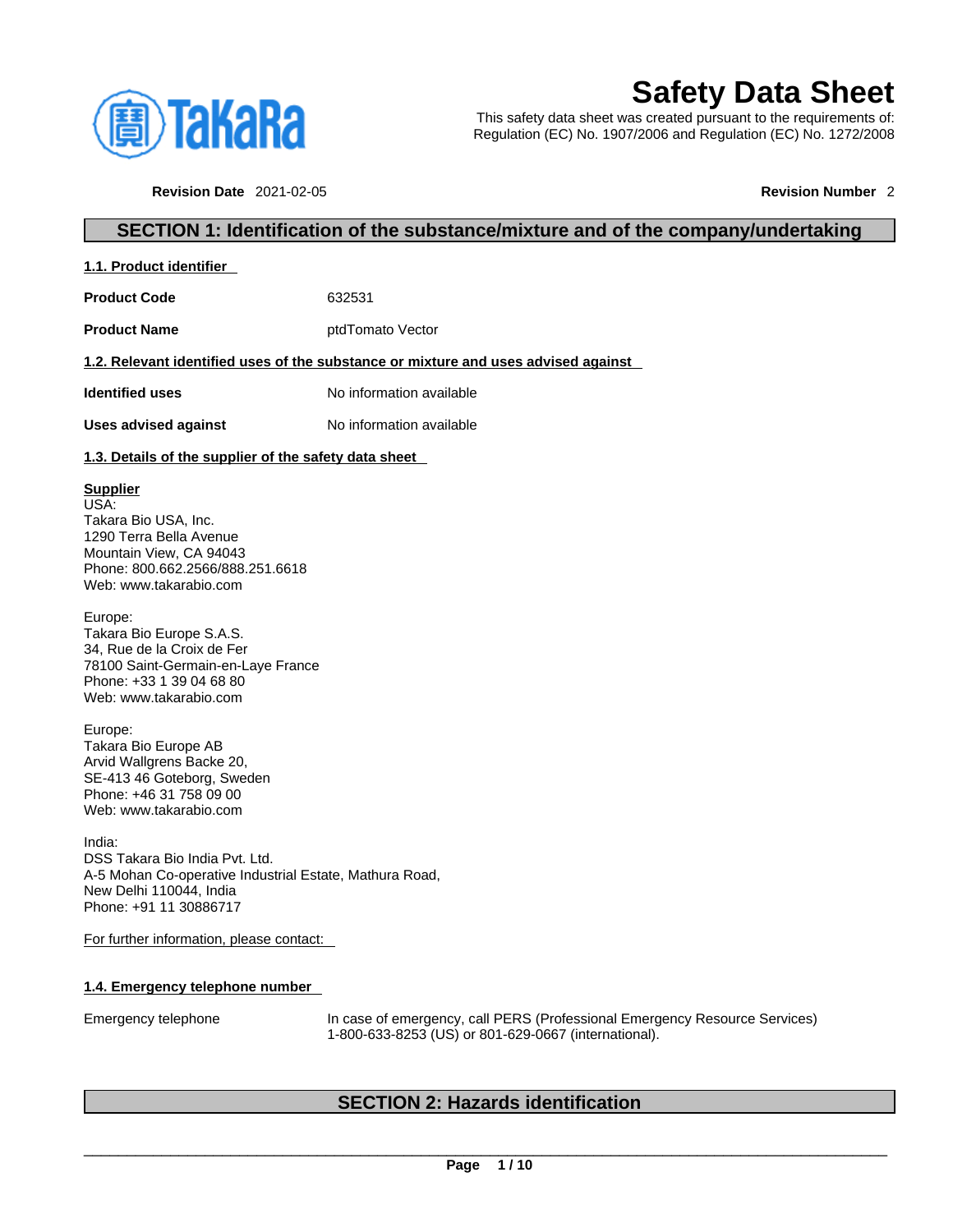### **2.1. Classification of the substance or mixture**

*Regulation (EC) No 1272/2008*  This mixture is classified as not hazardous according to regulation (EC) 1272/2008 [CLP]

### **2.2. Label elements**

This mixture is classified as not hazardous according to regulation (EC) 1272/2008 [CLP] **Hazard statements** This mixture is classified as not hazardous according to regulation (EC) 1272/2008 [CLP]

#### **2.3. Other hazards**

No information available.

### **SECTION 3: Composition/information on ingredients**

#### **3.1 Substances**

#### **Full text of H- and EUH-phrases: see section 16**

*Acute Toxicity Estimate No information available* 

This product does not contain candidate substances of very high concern at a concentration  $>=0.1\%$  (Regulation (EC) No. 1907/2006 (REACH), Article 59)

### **SECTION 4: First aid measures**

#### **4.1. Description of first aid measures**

| <b>Inhalation</b>                                                               | Remove to fresh air.                                                                                                    |  |
|---------------------------------------------------------------------------------|-------------------------------------------------------------------------------------------------------------------------|--|
| Eye contact                                                                     | Rinse thoroughly with plenty of water for at least 15 minutes, lifting lower and upper eyelids.<br>Consult a physician. |  |
| <b>Skin contact</b>                                                             | Wash skin with soap and water. In the case of skin irritation or allergic reactions see a<br>physician.                 |  |
| <b>Ingestion</b>                                                                | Clean mouth with water and drink afterwards plenty of water.                                                            |  |
| 4.2. Most important symptoms and effects, both acute and delayed                |                                                                                                                         |  |
| <b>Symptoms</b>                                                                 | No information available.                                                                                               |  |
| 4.3. Indication of any immediate medical attention and special treatment needed |                                                                                                                         |  |

**Note to physicians** Treat symptomatically.

### **SECTION 5: Firefighting measures**

### **5.1. Extinguishing media**

| <b>Suitable Extinguishing Media</b> | Use extinguishing measures that are appropriate to local circumstances and the<br>surrounding environment. |
|-------------------------------------|------------------------------------------------------------------------------------------------------------|
|                                     |                                                                                                            |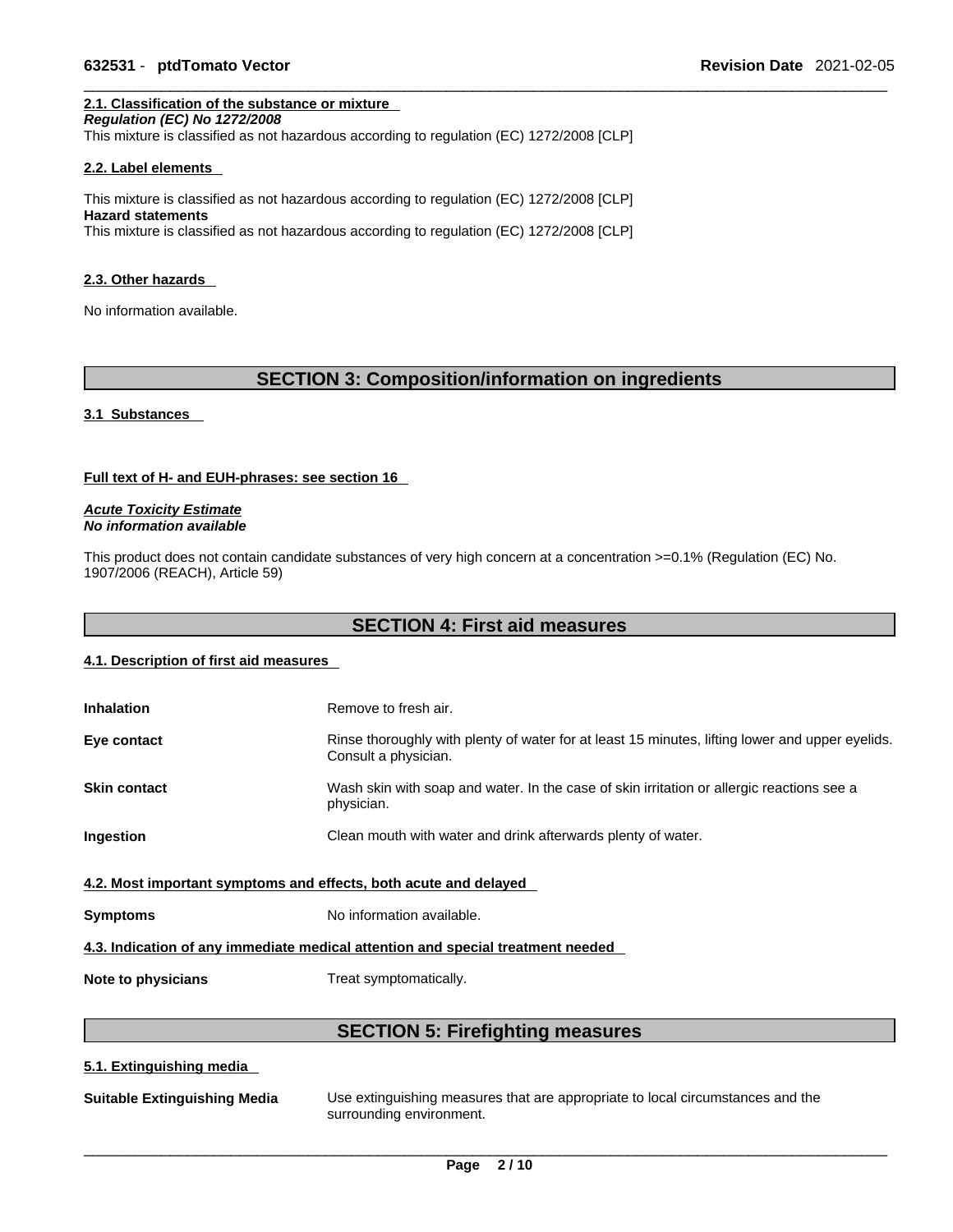Large Fire **Example 20 CAUTION:** Use of water spray when fighting fire may be inefficient.

**Unsuitable extinguishing media** Do not scatter spilled material with high pressure water streams.

### **5.2. Special hazards arising from the substance or mixture**

**Specific hazards arising from the chemical** No information available.

**5.3. Advice for firefighters** 

**Special protective equipment for fire-fighters** Firefighters should wear self-contained breathing apparatus and full firefighting turnout gear. Use personal protection equipment.

### **SECTION 6: Accidental release measures**

#### **6.1. Personal precautions, protective equipment and emergency procedures**

| <b>Personal precautions</b>                               | Ensure adequate ventilation.                                                         |  |
|-----------------------------------------------------------|--------------------------------------------------------------------------------------|--|
| For emergency responders                                  | Use personal protection recommended in Section 8.                                    |  |
| 6.2. Environmental precautions                            |                                                                                      |  |
| <b>Environmental precautions</b>                          | See Section 12 for additional Ecological Information.                                |  |
| 6.3. Methods and material for containment and cleaning up |                                                                                      |  |
| <b>Methods for containment</b>                            | Prevent further leakage or spillage if safe to do so.                                |  |
| Methods for cleaning up                                   | Take up mechanically, placing in appropriate containers for disposal.                |  |
| Prevention of secondary hazards                           | Clean contaminated objects and areas thoroughly observing environmental regulations. |  |
| 6.4. Reference to other sections                          |                                                                                      |  |
| Reference to other sections                               | See section 8 for more information. See section 13 for more information.             |  |

### **SECTION 7: Handling and storage**

| 7.1. Precautions for safe handling                                |                                                                        |  |
|-------------------------------------------------------------------|------------------------------------------------------------------------|--|
| Advice on safe handling                                           | Ensure adequate ventilation.                                           |  |
| General hygiene considerations                                    | Handle in accordance with good industrial hygiene and safety practice. |  |
| 7.2. Conditions for safe storage, including any incompatibilities |                                                                        |  |
| <b>Storage Conditions</b>                                         | Keep container tightly closed in a dry and well-ventilated place.      |  |
|                                                                   |                                                                        |  |

### **7.3. Specific end use(s)**

**Identified uses**

### **SECTION 8: Exposure controls/personal protection**

**8.1. Control parameters**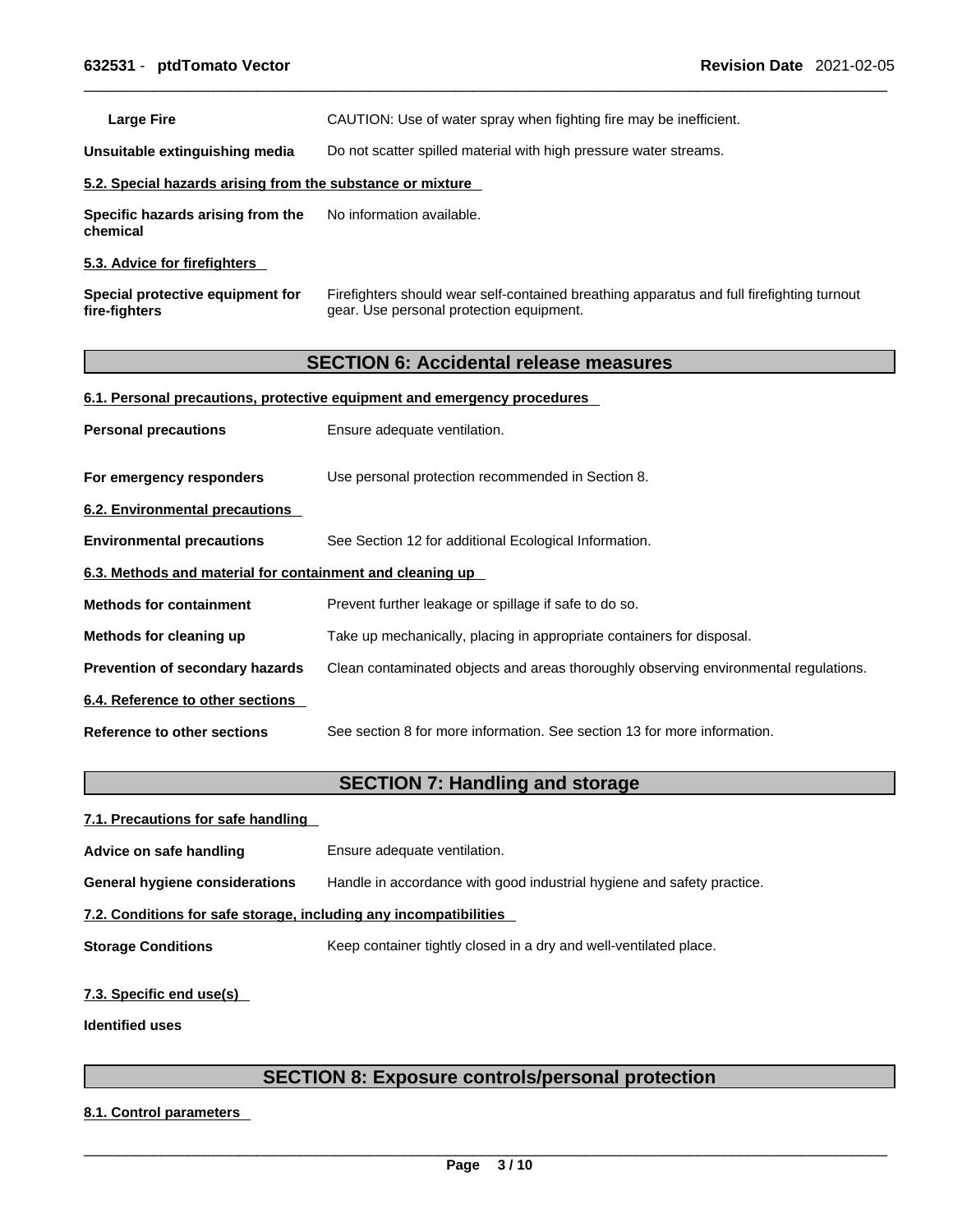| 632531 - ptdTomato Vector                                                                   | <b>Revision Date 2021-02-05</b>                                                                                                                                             |  |  |
|---------------------------------------------------------------------------------------------|-----------------------------------------------------------------------------------------------------------------------------------------------------------------------------|--|--|
| <b>Exposure Limits</b>                                                                      | This product, as supplied, does not contain any hazardous materials with occupational<br>exposure limits established by the region specific regulatory bodies.              |  |  |
| <b>Biological occupational exposure limits</b><br>regulatory bodies.                        | This product, as supplied, does not contain any hazardous materials with biological limits established by the region specific                                               |  |  |
| <b>Derived No Effect Level (DNEL)</b><br><b>Predicted No Effect Concentration</b><br>(PNEC) | No information available.<br>No information available.                                                                                                                      |  |  |
| 8.2. Exposure controls                                                                      |                                                                                                                                                                             |  |  |
| <b>Personal Protective Equipment</b>                                                        |                                                                                                                                                                             |  |  |
| Eye/face protection                                                                         | No special protective equipment required.                                                                                                                                   |  |  |
| Skin and body protection                                                                    | No special protective equipment required.                                                                                                                                   |  |  |
| <b>Respiratory protection</b>                                                               | No protective equipment is needed under normal use conditions. If exposure limits are<br>exceeded or irritation is experienced, ventilation and evacuation may be required. |  |  |
| <b>General hygiene considerations</b>                                                       | Handle in accordance with good industrial hygiene and safety practice.                                                                                                      |  |  |
| <b>Environmental exposure controls</b>                                                      | No information available.                                                                                                                                                   |  |  |

## **SECTION 9: Physical and chemical properties**

| 9.1. Information on basic physical and chemical properties |                          |                          |
|------------------------------------------------------------|--------------------------|--------------------------|
| <b>Physical state</b>                                      | Liquid                   |                          |
| Appearance                                                 | Clear, colorless         |                          |
| Color                                                      | Clear                    |                          |
| Odor                                                       | None.                    |                          |
| <b>Odor Threshold</b>                                      | No information available |                          |
| <b>Property</b>                                            | <b>Values</b>            | Remarks • Method         |
| Melting point / freezing point                             | No data available        | None known               |
| Boiling point/boiling range (°C)                           | No data available        | None known               |
| Flammability (solid, gas)                                  | No data available        | None known               |
| <b>Flammability Limit in Air</b>                           |                          | None known               |
| <b>Upper flammability limit:</b>                           | No data available        |                          |
| Lower flammability limit:                                  | No data available        |                          |
| <b>Flash point</b>                                         | No data available        | Open cup                 |
| <b>Autoignition temperature</b>                            | No data available        | None known               |
| <b>Decomposition temperature</b>                           |                          | None known               |
| рH                                                         |                          | None known               |
| pH (as aqueous solution)                                   | No data available        | No information available |
| <b>Kinematic viscosity</b>                                 | No data available        | None known               |
| <b>Dynamic Viscosity</b>                                   | No data available        | None known               |
| <b>Water solubility</b>                                    | No data available        | None known               |
| Solubility in other solvents                               | No data available        | None known               |
| <b>Partition coefficient</b>                               | No data available        | None known               |
| Vapor pressure                                             | No data available        | None known               |
| <b>Relative density</b>                                    |                          | None known               |
| <b>Bulk Density</b>                                        | No data available        |                          |
| <b>Liquid Density</b>                                      | No data available        |                          |
| <b>Vapor density</b>                                       | No data available        | None known               |
|                                                            |                          |                          |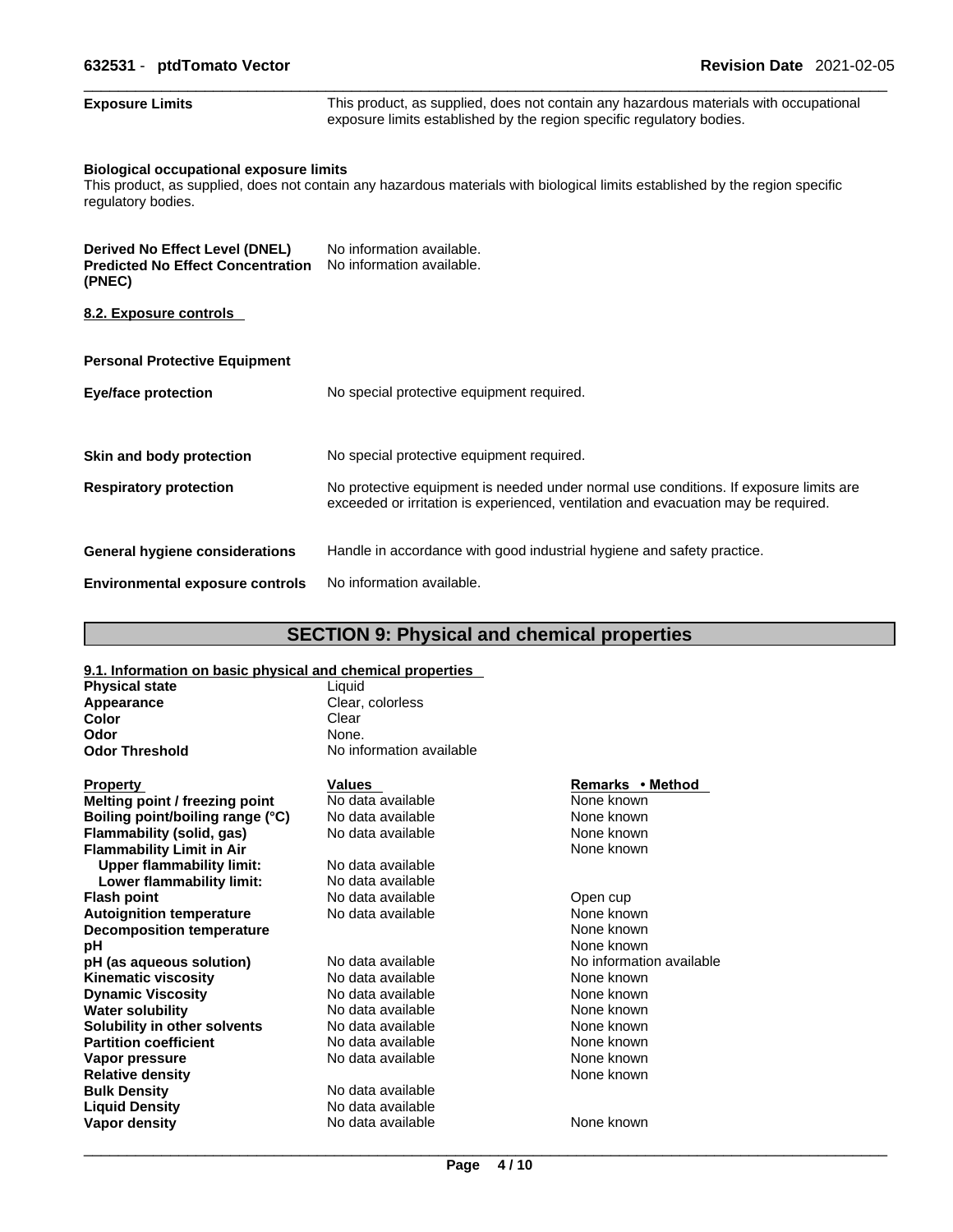### **Particle characteristics**  No information available<br>No information available **Particle Size Distribution**

#### **9.2. Other information**

*9.2.1. Information with regard to physical hazard classes* Not applicable

*9.2.2. Other safety characteristics* No information available

### **SECTION 10: Stability and reactivity**

### **10.1. Reactivity**

**Reactivity No information available.** 

### **10.2. Chemical stability**

**Stability** Stable under normal conditions.

**Explosion Data Sensitivity to mechanical impact** None. **Sensitivity to static discharge** None.

### **10.3. Possibility of hazardous reactions**

**Possibility of hazardous reactions** None under normal processing.

**10.4. Conditions to avoid** 

**Conditions to avoid** None known based on information supplied.

**10.5. Incompatible materials**

**Incompatible materials** None known based on information supplied.

**10.6. Hazardous decomposition products** 

**Hazardous Decomposition Products** None known based on information supplied.

### **SECTION 11: Toxicological information**

**11.1. Information on hazard classes as defined in Regulation (EC) No 1272/2008**

### **Information on likely routes of exposure**

**Product Information**

| <b>Inhalation</b>                                                            | Specific test data for the substance or mixture is not available. |  |
|------------------------------------------------------------------------------|-------------------------------------------------------------------|--|
| Eye contact                                                                  | Specific test data for the substance or mixture is not available. |  |
| <b>Skin contact</b>                                                          | Specific test data for the substance or mixture is not available. |  |
| Ingestion                                                                    | Specific test data for the substance or mixture is not available. |  |
| Symptoms related to the physical, chemical and toxicological characteristics |                                                                   |  |

**Symptoms** No information available.

### **Numerical measures of toxicity**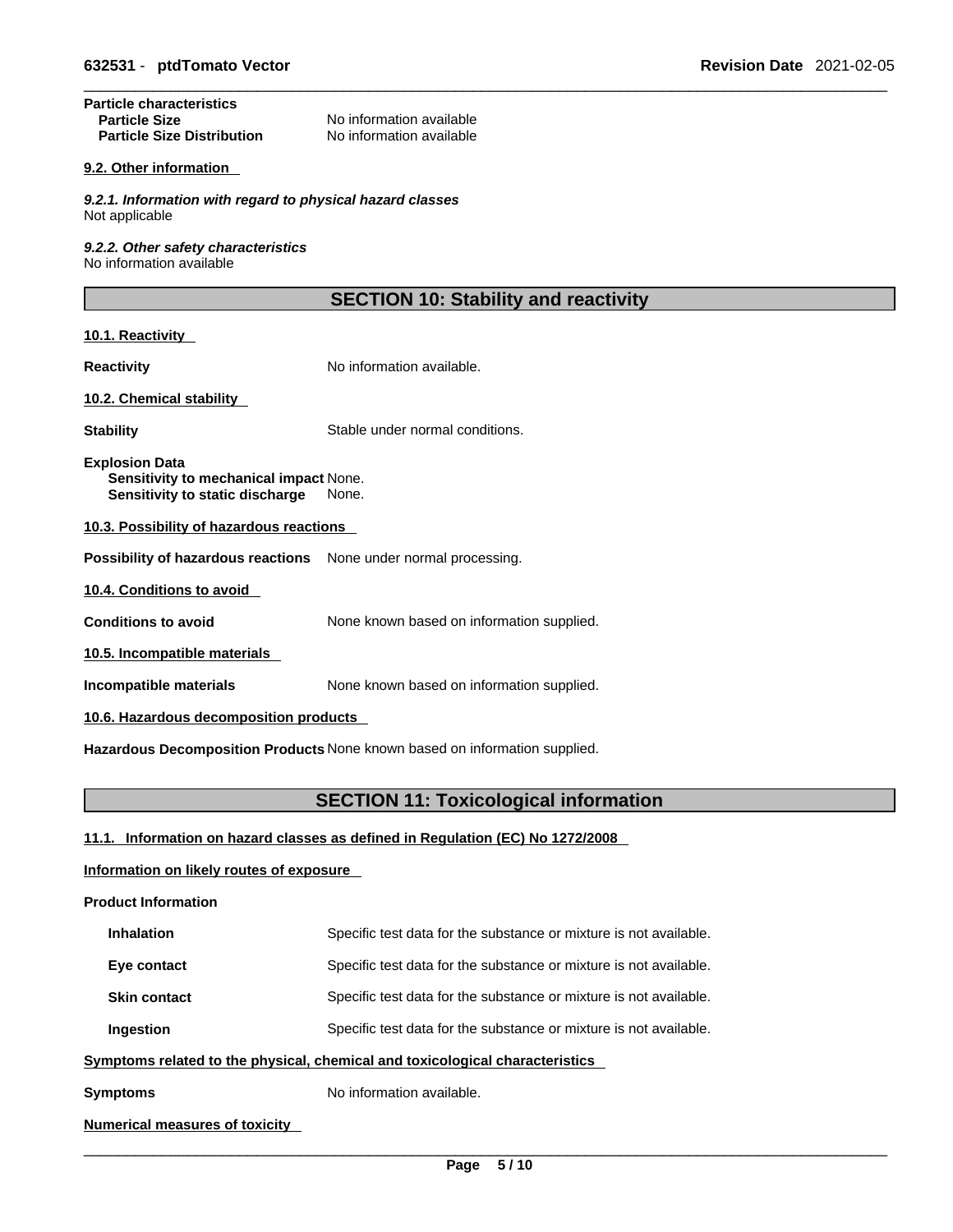### \_\_\_\_\_\_\_\_\_\_\_\_\_\_\_\_\_\_\_\_\_\_\_\_\_\_\_\_\_\_\_\_\_\_\_\_\_\_\_\_\_\_\_\_\_\_\_\_\_\_\_\_\_\_\_\_\_\_\_\_\_\_\_\_\_\_\_\_\_\_\_\_\_\_\_\_\_\_\_\_\_\_\_\_\_\_\_\_\_\_\_\_\_ **632531** - **ptdTomato Vector Revision Date** 2021-02-05

No information available

### **Acute toxicity**

| Delayed and immediate effects as well as chronic effects from short and long-term exposure |                                                                           |  |
|--------------------------------------------------------------------------------------------|---------------------------------------------------------------------------|--|
| <b>Skin corrosion/irritation</b>                                                           | No information available.                                                 |  |
| Serious eye damage/eye irritation                                                          | No information available.                                                 |  |
| Respiratory or skin sensitization                                                          | No information available.                                                 |  |
| Germ cell mutagenicity                                                                     | No information available.                                                 |  |
| Carcinogenicity                                                                            | No information available.                                                 |  |
| <b>Reproductive toxicity</b>                                                               | No information available.                                                 |  |
| <b>STOT - single exposure</b>                                                              | No information available.                                                 |  |
| <b>STOT - repeated exposure</b>                                                            | No information available.                                                 |  |
| <b>Aspiration hazard</b>                                                                   | No information available.                                                 |  |
| 11.2. Information on other hazards                                                         |                                                                           |  |
| 11.2.1. Endocrine disrupting properties                                                    |                                                                           |  |
| <b>Endocrine disrupting properties</b>                                                     | No information available.                                                 |  |
| 11.2.2. Other information                                                                  |                                                                           |  |
| Other adverse effects                                                                      | No information available.                                                 |  |
|                                                                                            | <b>SECTION 12: Ecological information</b>                                 |  |
| 12.1. Toxicity                                                                             |                                                                           |  |
| <b>Ecotoxicity</b>                                                                         | The environmental impact of this product has not been fully investigated. |  |
| 12.2. Persistence and degradability                                                        |                                                                           |  |
| <b>Persistence and degradability</b>                                                       | No information available.                                                 |  |
| 12.3. Bioaccumulative potential                                                            |                                                                           |  |
| <b>Bioaccumulation</b>                                                                     | No information available.                                                 |  |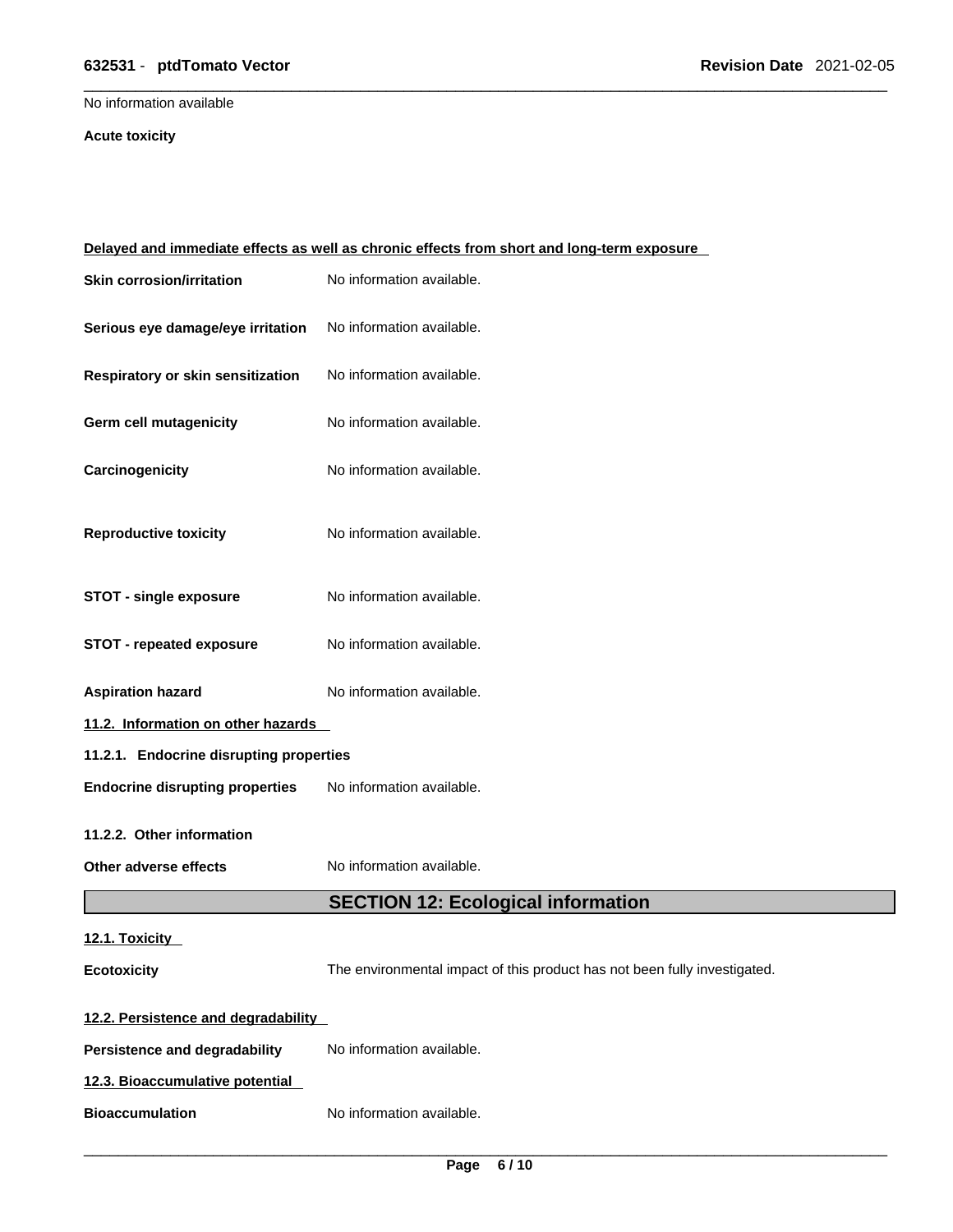### **12.4. Mobility in soil**

**Mobility in soil** No information available.

### **12.5. Results of PBT and vPvB assessment**

**PBT** and **vPvB** assessment No information available.

**12.6. Endocrine disrupting properties** 

**Endocrine disrupting properties** No information available.

#### **12.7. Other adverse effects**

No information available.

### **SECTION 13: Disposal considerations**

#### **13.1. Waste treatment methods**

| Waste from residues/unused    | Dispose of in accordance with local regulations. Dispose of waste in accordance with |
|-------------------------------|--------------------------------------------------------------------------------------|
| products                      | environmental legislation.                                                           |
| <b>Contaminated packaging</b> | Do not reuse empty containers.                                                       |

### **SECTION 14: Transport information**

#### **IATA**

**14.1 UN number or ID number** Not regulated **14.2 UN proper shipping name** No information available **14.3 Transport hazard class(es)** Not regulated **14.4 Packing group** Not regulated **14.4 Packing group Not regulated 14.5 Environmental hazards Not applicable 14.5 Environmental hazards 14.6 Special precautions for user Special Provisions** None **IMDG 14.1 UN number or ID number 14.2 UN proper shipping name** No information available **14.3 Transport hazard class(es) 14.4 Packing group 14.5 Environmental hazards 14.6 Special precautions for user Special Provisions** None **14.7 Maritime transport in bulk according to IMO instruments RID 14.1 UN number or ID number** Not regulated<br>**14.2 UN proper shipping name** No information available **14.2 UN proper shipping name** No information<br>**14.3 Transport hazard class(es)** Not regulated **14.3 Transport hazard class(es) 14.4 Packing group Mot regulated** 14.5 Environmental hazards Not applicable **14.6 Special precautions for user Special Provisions** 

**ADR** 

**14.1 UN number or ID number** Not regulated<br>**14.2 UN proper shipping name** No information available **14.2 UN proper shipping name** 

No information available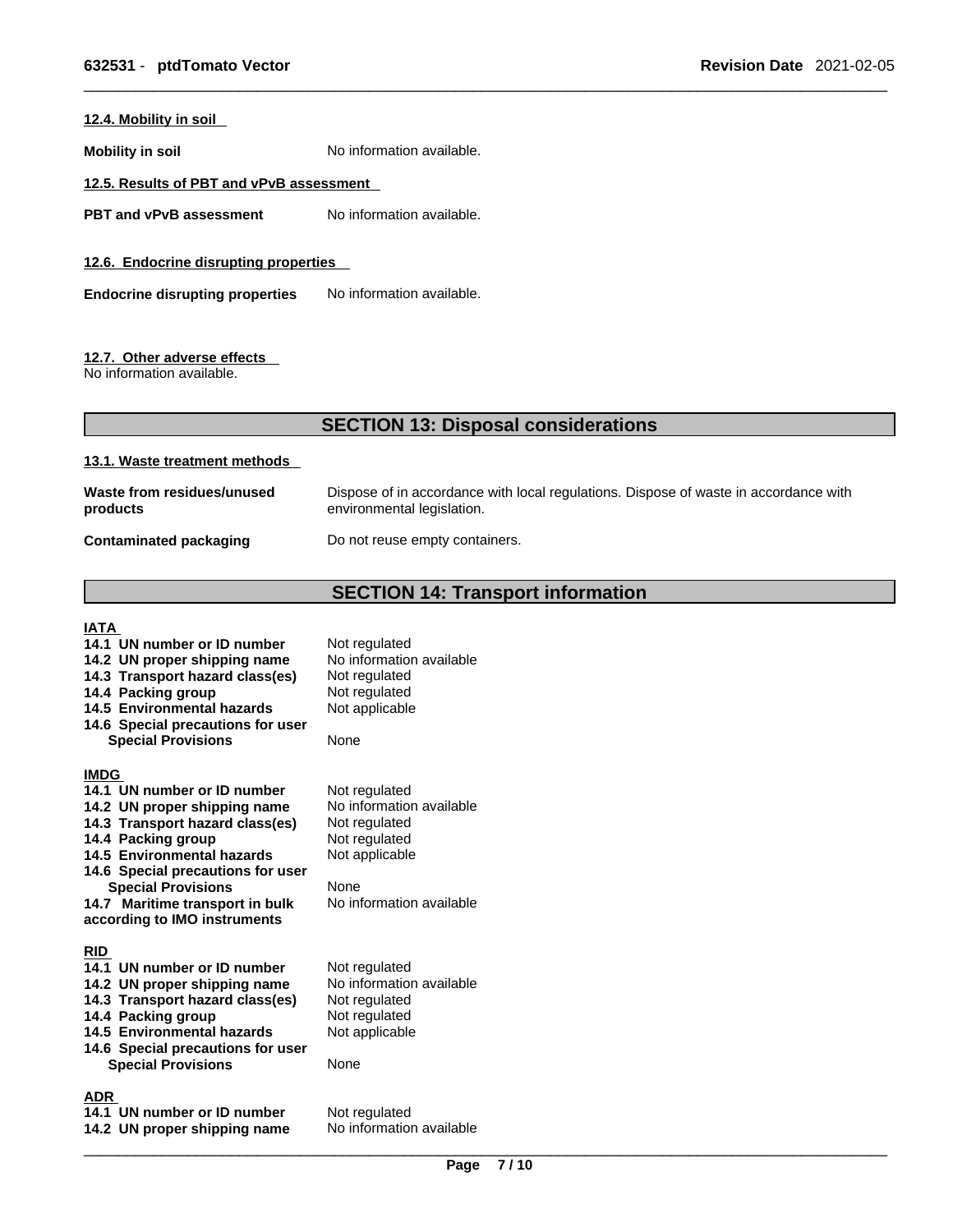| 14.3 Transport hazard class(es)   | Not regulated  |
|-----------------------------------|----------------|
| 14.4 Packing group                | Not regulated  |
| 14.5 Environmental hazards        | Not applicable |
| 14.6 Special precautions for user |                |
| <b>Special Provisions</b>         | <b>None</b>    |
|                                   |                |

### **SECTION 15: Regulatory information**

#### **15.1. Safety, health and environmental regulations/legislation specific for the substance or mixture**

#### **European Union**

Take note of Directive 98/24/EC on the protection of the health and safety of workers from the risks related to chemical agents at work.

#### **Authorizations and/or restrictions on use:**

This product does not contain substances subject to authorization (Regulation (EC) No. 1907/2006 (REACH), Annex XIV) This product does not contain substances subject to restriction (Regulation (EC) No. 1907/2006 (REACH), Annex XVII)

#### **Persistent Organic Pollutants**

Not applicable

### **Ozone-depleting substances (ODS) regulation (EC) 1005/2009**

Not applicable

| <b>International Inventories</b> |  |
|----------------------------------|--|
| <b>TSCA</b>                      |  |
| <b>DSL/NDSL</b>                  |  |
| <b>EINECS/ELINCS</b>             |  |
| <b>ENCS</b>                      |  |
| <b>IECSC</b>                     |  |
| <b>KECL</b>                      |  |
| <b>PICCS</b>                     |  |
| <b>AICS</b>                      |  |

#### **Legend:**

 **TSCA** - United States Toxic Substances Control Act Section 8(b) Inventory

 **DSL/NDSL** - Canadian Domestic Substances List/Non-Domestic Substances List

 **EINECS/ELINCS** - European Inventory of Existing Chemical Substances/European List of Notified Chemical Substances  **ENCS** - Japan Existing and New Chemical Substances

 **IECSC** - China Inventory of Existing Chemical Substances

 **KECL** - Korean Existing and Evaluated Chemical Substances

 **PICCS** - Philippines Inventory of Chemicals and Chemical Substances

 **AICS** - Australian Inventory of Chemical Substances

**15.2. Chemical safety assessment**

**Chemical Safety Assessment** No information available

### **SECTION 16: Other information**

### **Key or legend to abbreviations and acronyms used in the safety data sheet**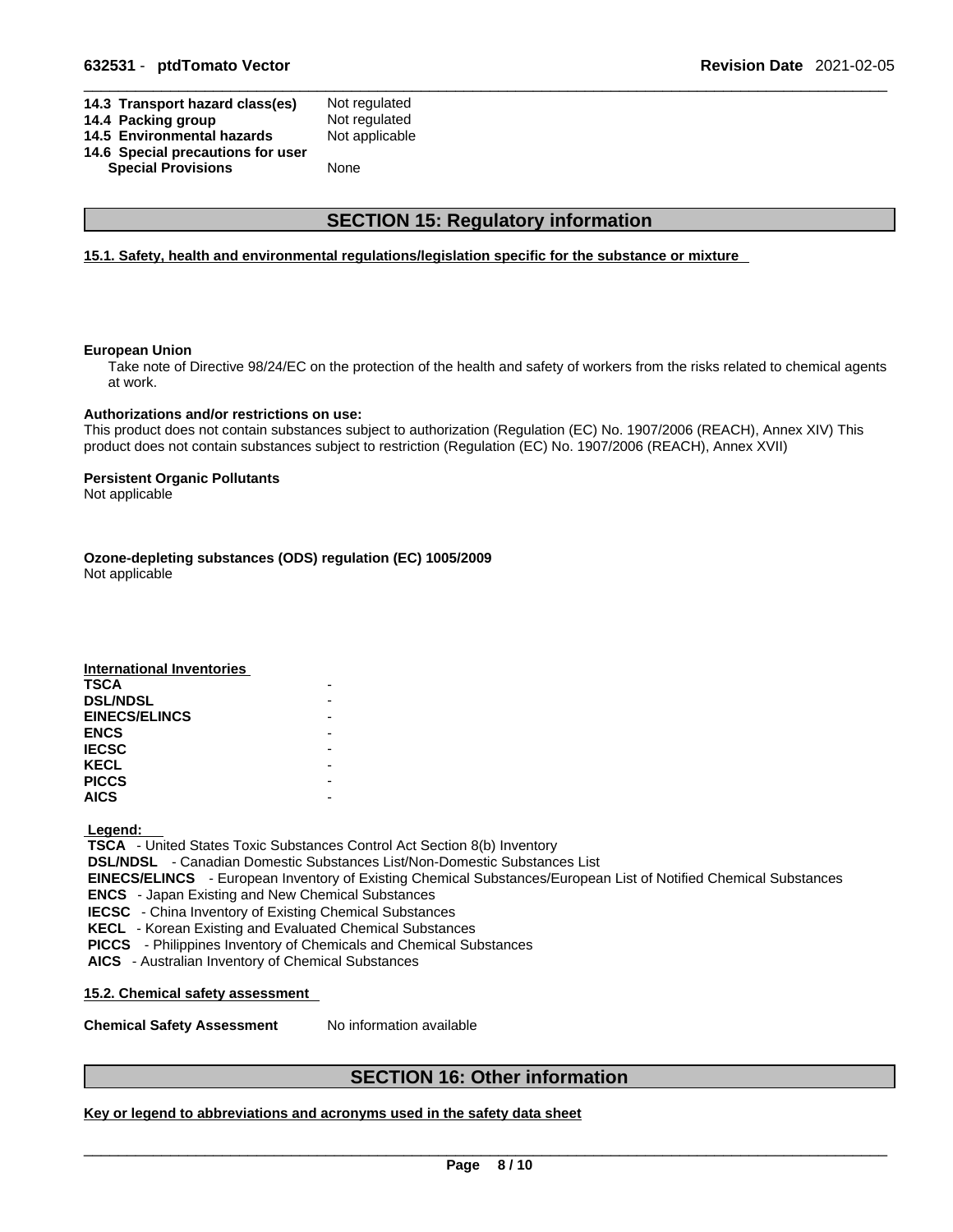### **Legend**

SVHC: Substances of Very High Concern for Authorization:

#### **Legend Section 8: EXPOSURE CONTROLS/PERSONAL PROTECTION**

| <b>TWA</b> | Time weighted average | STEL | Short term exposure limit |
|------------|-----------------------|------|---------------------------|
| Ceiling    | Maximum limit value   |      | Skin designation          |

| <b>Classification procedure</b>                                 |                           |
|-----------------------------------------------------------------|---------------------------|
| Classification according to Regulation (EC) No. 1272/2008 [CLP] | Method Used               |
| Acute oral toxicity                                             | Calculation method        |
| Acute dermal toxicity                                           | Calculation method        |
| Acute inhalation toxicity - gas                                 | Calculation method        |
| Acute inhalation toxicity - vapor                               | Calculation method        |
| Acute inhalation toxicity - dust/mist                           | Calculation method        |
| Skin corrosion/irritation                                       | Calculation method        |
| Serious eye damage/eye irritation                               | Calculation method        |
| Respiratory sensitization                                       | <b>Calculation method</b> |
| Skin sensitization                                              | Calculation method        |
| Mutagenicity                                                    | Calculation method        |
| Carcinogenicity                                                 | Calculation method        |
| Reproductive toxicity                                           | Calculation method        |
| STOT - single exposure                                          | Calculation method        |
| STOT - repeated exposure                                        | <b>Calculation method</b> |
| Acute aquatic toxicity                                          | <b>Calculation method</b> |
| Chronic aquatic toxicity                                        | Calculation method        |
| Aspiration hazard                                               | Calculation method        |
| Ozone                                                           | Calculation method        |
|                                                                 |                           |

#### **Key literature references and sources for data used to compile the SDS**

Agency for Toxic Substances and Disease Registry (ATSDR) U.S. Environmental Protection Agency ChemView Database European Food Safety Authority (EFSA) EPA (Environmental Protection Agency) Acute Exposure Guideline Level(s) (AEGL(s)) U.S. Environmental Protection Agency Federal Insecticide, Fungicide, and Rodenticide Act U.S. Environmental Protection Agency High Production Volume Chemicals Food Research Journal Hazardous Substance Database International Uniform Chemical Information Database (IUCLID) Japan GHS Classification Australia National Industrial Chemicals Notification and Assessment Scheme (NICNAS) NIOSH (National Institute for Occupational Safety and Health) National Library of Medicine's ChemID Plus (NLM CIP) National Library of Medicine's PubMed database (NLM PUBMED) National Toxicology Program (NTP) New Zealand's Chemical Classification and Information Database (CCID) Organization for Economic Co-operation and Development Environment, Health, and Safety Publications Organization for Economic Co-operation and Development High Production Volume Chemicals Program Organization for Economic Co-operation and Development Screening Information Data Set World Health Organization

### **Revision Date** 2021-02-05

### **This safety data sheet complies with the requirements of Regulation (EC) No. 1907/2006**

### **Disclaimer**

The information provided in this Safety Data Sheet is correct to the best of our knowledge, information and belief at the date of its publication. The information given is designed only as a guidance for safe handling, use, processing, storage, transportation, disposal and release and is not to be considered a warranty or quality specification. The information relates only to the specific material designated and may not be valid for such material used in combination with any other materials or in any process, unless specified in the text.